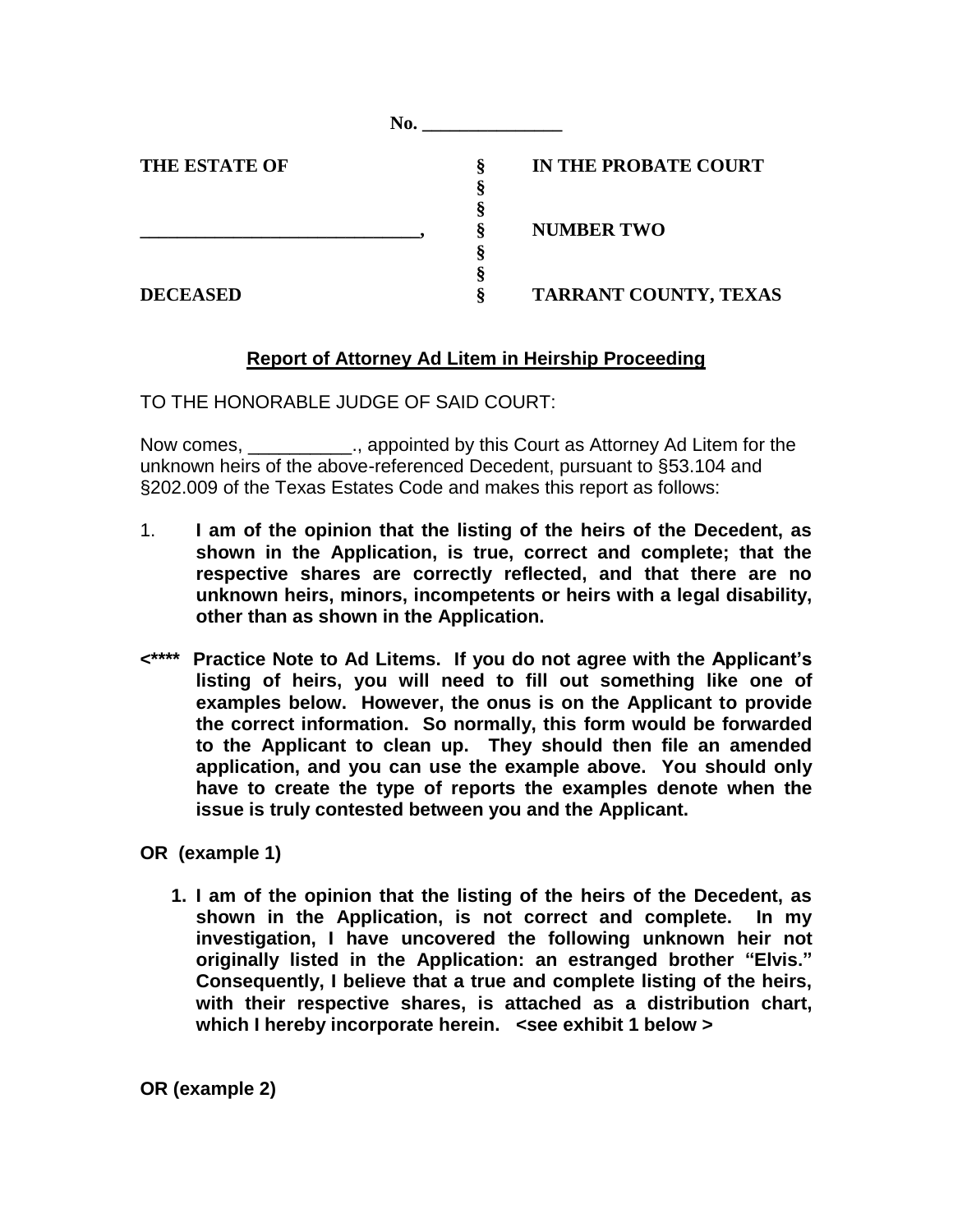**1. I am of the opinion that the listing of the heirs of the Decedent, as shown in the Application, is true, correct and complete. However, I believe that the respective shares each heir is entitled to inherit is not correctly reflected because it fails to provide the correct division to the decedent's offspring from prior relationships. Therefore, I argue on behalf of my clients that the proper division is as shown on the attached distribution chart, which I hereby incorporate herein.**

 **<see exhibit 2 below >**

**OR (example 3 – for a complex listing)** 

**I am of the opinion that the listing of the heirs of the Decedent, as shown in the Application, is not correct. It appears to disregard the offspring, and putative offspring (both natural, and by adoption by estoppel) of his deceased brother Elvis. As a result, I have attached a distribution chart, which I hereby incorporate, which reflects the potential heirs who I have located, along with (to the extent I can without further order by the Court to proceed beyond my original duties) their respective shares of the Decedent's Estate. <see exhibit 3 below >**

- 2. I reviewed the Application for Determination of Heirship, together with all other documents on file in this case and spoke with the attorney for the Applicant herein.
- 3. I filed my Answer on behalf of the unknown heirs on \_\_\_\_\_\_\_\_\_\_
- 4. I contacted the following persons to obtain or verify the Decedent's personal history and family background and to determine the existence and location, as applicable, of any unknown heirs of the Decedent.

| Α. |                                            | : Mother of the Decedent        |
|----|--------------------------------------------|---------------------------------|
|    | 123 Road Way<br>Fort Worth, Texas 76133    |                                 |
| В. | 456 State Highway<br>Granbury, Texas 76048 | : Family friend of the Decedent |
| C. | 789 B Blvd.<br>Fort Worth, Texas 76109     | : Family friend of the Decedent |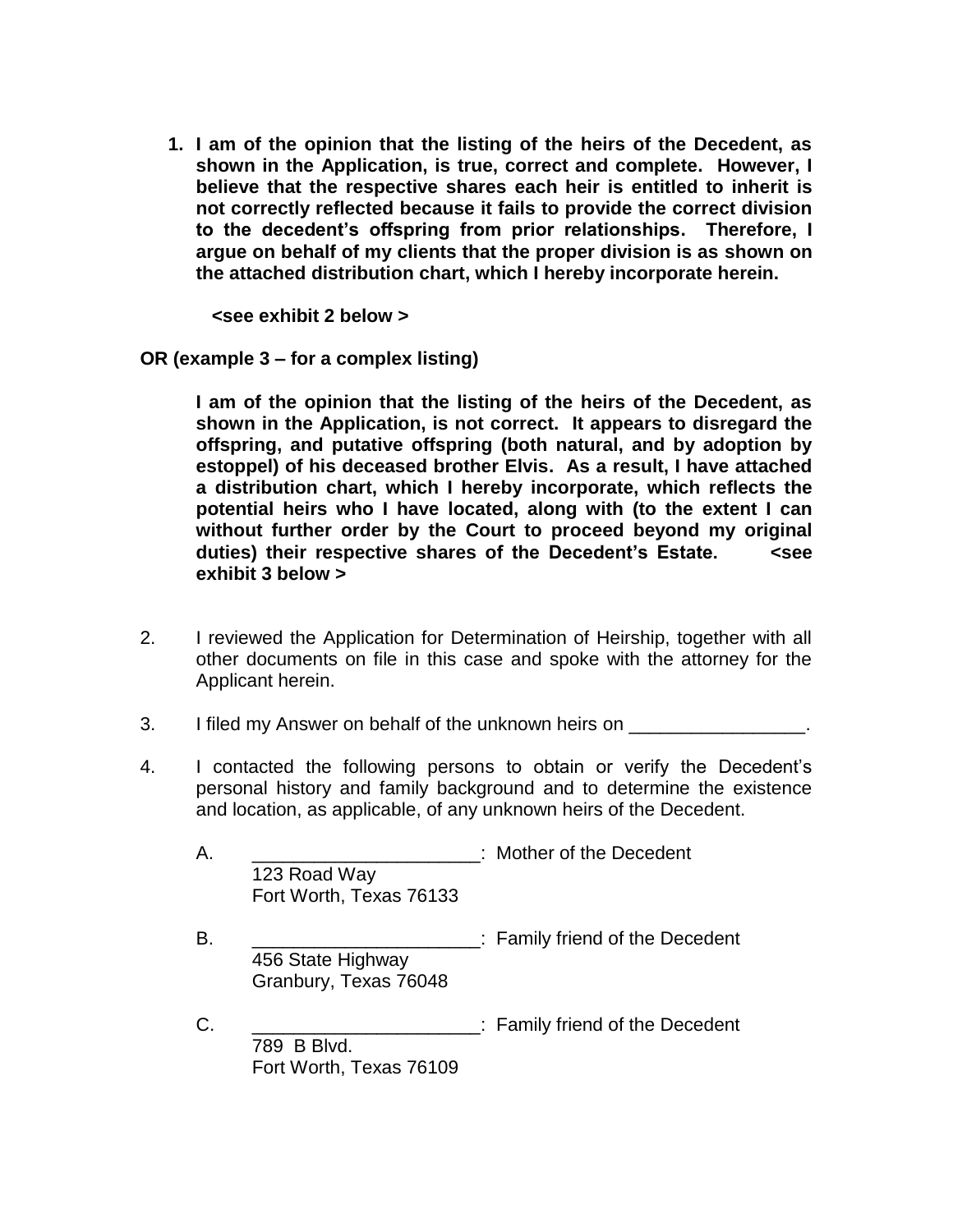Dated: \_\_\_\_\_\_\_\_\_\_\_\_\_\_\_\_\_\_\_\_\_\_\_\_\_\_\_\_\_\_.

Respectfully submitted,

 $\overline{\phantom{a}}$ Jack Doe Attorney Ad Litem John Doe Offices, P.C. 109 Lane Ln, Ste 300 Fort Worth, Texas 76102 Phone: 555.555.2400 Fax: 555.555.2409

\_\_\_\_\_\_\_\_\_\_\_\_\_\_\_\_\_\_\_\_\_\_\_\_\_\_\_\_\_\_

\_\_\_\_\_\_\_\_\_\_\_\_\_\_\_\_\_\_\_\_\_\_\_\_\_\_

# CERTIFICATE OF SERVICE

I hereby certify that a true and correct copy of the foregoing instrument was served upon the following counsel by certified mail and/or facsimile transmission on this \_\_\_\_\_ day of \_\_\_\_\_\_\_\_\_\_\_\_\_\_\_\_\_.

Attorney at Law 101 ONE Rd. Benbrook, Texas 76126 Fax: 555.123.2281

\_\_\_\_\_\_\_\_\_\_\_\_\_\_\_\_\_\_\_\_\_

Jack Doe.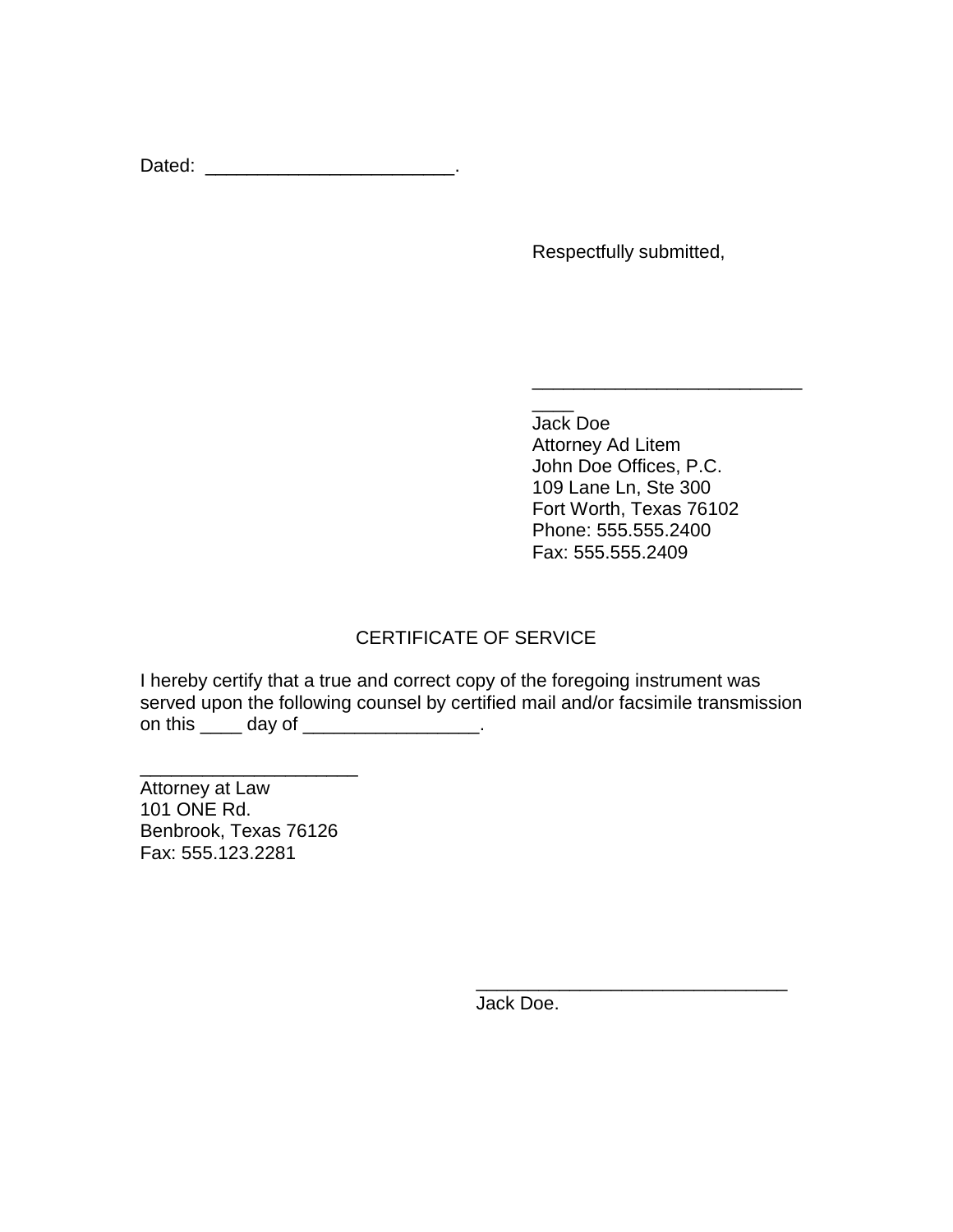|                 | No. |                              |
|-----------------|-----|------------------------------|
| THE ESTATE OF   |     | IN THE PROBATE COURT         |
|                 |     | <b>NUMBER TWO</b>            |
| <b>DECEASED</b> |     | <b>TARRANT COUNTY, TEXAS</b> |

#### **Report of Attorney Ad Litem in Heirship Proceeding Distribution Chart**

# **Example 1**

**1. I am of the opinion that the following is a true and complete listing of the heirs, with their respective shares in the Estate:**

|                                                                                                                                      | <b>Relation</b><br>To<br><b>Decedent</b>                          | <b>Share of</b><br>Separate<br><b>Property</b> | <b>Share of</b><br>Community<br><b>Property</b> |
|--------------------------------------------------------------------------------------------------------------------------------------|-------------------------------------------------------------------|------------------------------------------------|-------------------------------------------------|
| <b>Applicant</b><br><b>James Doe</b>                                                                                                 | <b>Brother</b>                                                    | $1/4$ <sup>th</sup>                            | N/A                                             |
| Child of<br><b>Deceased Sister</b><br><b>Mary Doe Smith</b><br><b>John Doe</b><br>123 Road Rd<br>Nowhere, TX 12312<br>(555) 555-5555 | <b>Nephew</b>                                                     | $1/4$ <sup>th</sup>                            | N/A                                             |
| Child of<br><b>Deceased Brother</b><br><b>Larry Doe</b><br><b>Jane Doe</b><br>321 Road Rd<br>Nowhere, TX 12312<br>(555) 555-5556     | <b>Niece</b>                                                      | $1/4$ <sup>th</sup>                            | N/A                                             |
| <b>Missing Heirs</b><br>(last known<br>Residence -<br><b>Memphis TN</b>                                                              | <b>Estranged</b><br><b>Brother Elvis Doe</b><br>and /or his heirs | $1/4$ <sup>th</sup>                            | N/A                                             |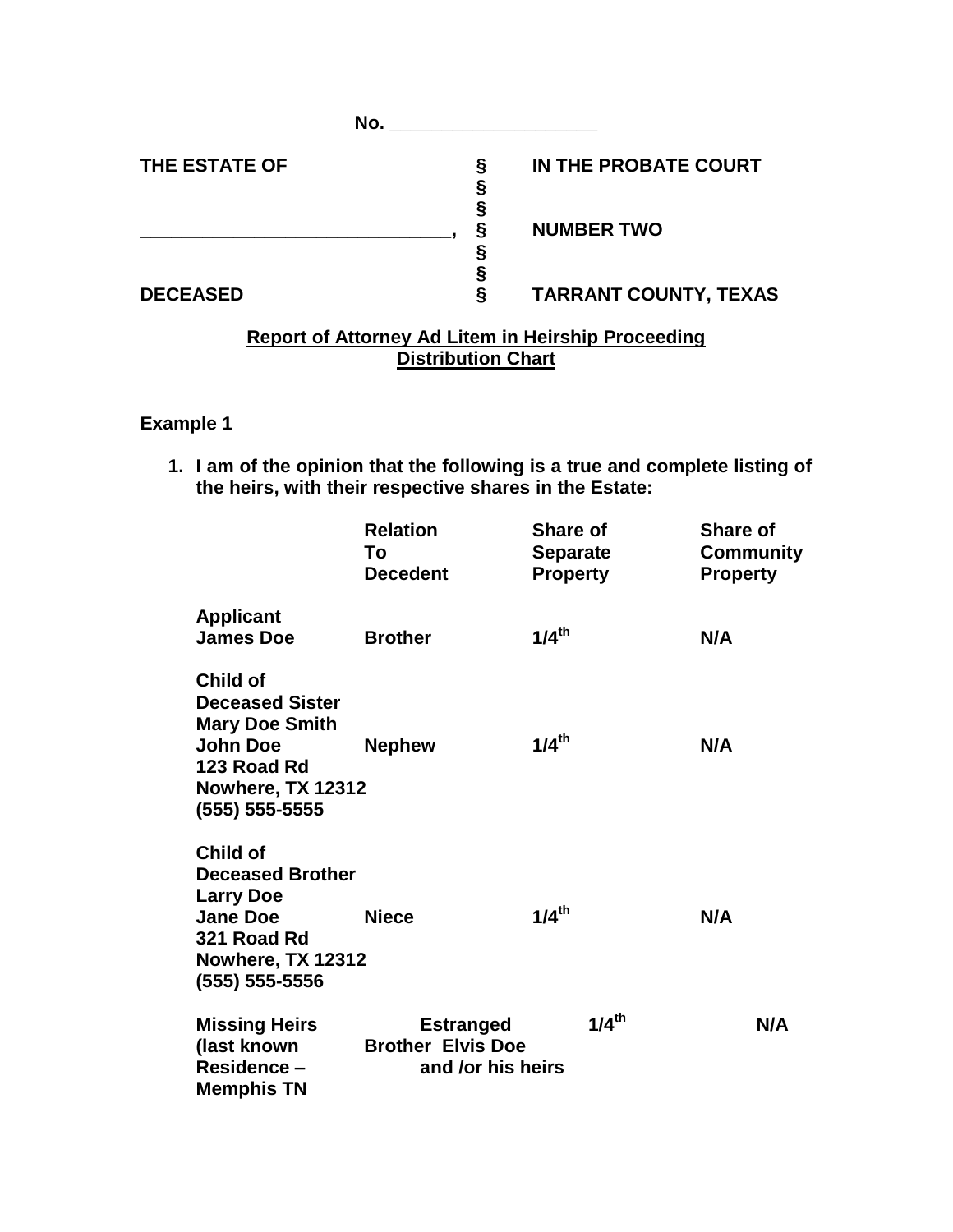# **Example 2**

**2. I am of the opinion that the following is a true and complete listing of the heirs, with their respective shares in the Estate:**

| <b>Applicant</b><br>3 <sup>rd</sup> Wife        | Wife            |     | <b>Separate</b><br><b>Property</b>                             | <b>Community</b><br><b>Property</b>                                             |
|-------------------------------------------------|-----------------|-----|----------------------------------------------------------------|---------------------------------------------------------------------------------|
|                                                 |                 |     | $1/3$ rd<br>Of personal<br><b>Property</b>                     | <b>Retains her</b><br>$\frac{1}{2}$ interest in<br>Community<br><b>Property</b> |
|                                                 |                 |     | 1/3 Life Estate<br><b>Of Real Property</b>                     |                                                                                 |
| <b>Applicant's &amp;</b><br>Decedent's          |                 |     |                                                                |                                                                                 |
| son Jack<br>$(1/2$ of                           | Son             |     | 1/3th (1/2 of                                                  | $1/4$ <sup>th</sup>                                                             |
|                                                 |                 | in. | $2/3$ rds)<br>of Personal                                      | Decedent's<br>interest)<br>$\frac{1}{2}$                                        |
|                                                 |                 |     | <b>Property</b>                                                | <b>Community</b>                                                                |
|                                                 |                 |     | 1/3th (1/2 of<br>$2/3$ rds)<br>of Real Property, and           | <b>Property</b>                                                                 |
|                                                 |                 |     | 1/6th (1/2 of<br><b>Remainder interest</b><br>of Real Property | 1/3rd                                                                           |
| Decedent and<br>2 <sup>nd</sup> Wife's daughter |                 |     |                                                                |                                                                                 |
| <b>Jill Doe</b><br>'s<br>$\frac{1}{2}$ of       | <b>Daughter</b> |     | 1/3th (1/2 of<br>$2/3$ rds $)$                                 | $1/4$ <sup>th</sup>                                                             |
| Decedent's                                      |                 |     | of Personalty                                                  | $\frac{1}{2}$                                                                   |
| interest) in                                    |                 |     |                                                                | <b>Community</b><br><b>Property</b>                                             |
|                                                 |                 |     | 1/3rd (1/2 of<br>$2/3$ rds)<br>of Real Property, and           |                                                                                 |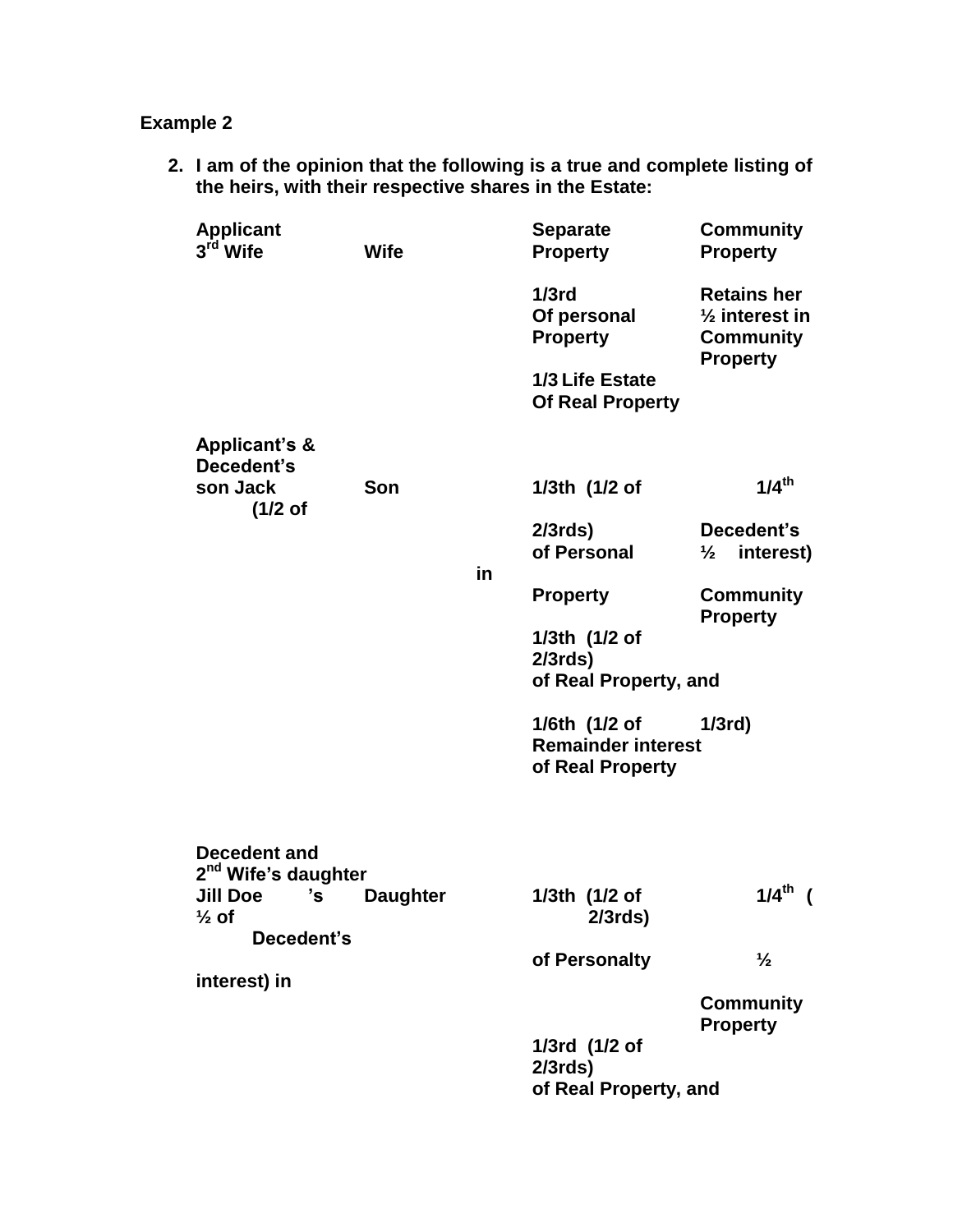**1/6th (1/2 of 1/3rd) Remainder interest of Real Property**

**EXAMPLE 3**

**I, \_\_\_\_\_\_\_\_\_\_\_\_\_\_\_\_, respectfully submit the following, which I argue on behalf of my clients is the proper division of three quarters (3/4ths) of the above named decedent's estate, which is the extent possible without further direction of the Court with regard to the 1/4th interest due to the heirs of Elvis Doe.**

|                                                                                                                                                                    | <b>Relation</b><br>Тο<br><b>Decedent</b>                        | <b>Share of</b><br><b>Separate</b><br><b>Property</b> | <b>Share of</b><br>Community<br><b>Property</b> |
|--------------------------------------------------------------------------------------------------------------------------------------------------------------------|-----------------------------------------------------------------|-------------------------------------------------------|-------------------------------------------------|
| <b>Applicant's heir</b>                                                                                                                                            | <b>Brother</b>                                                  | $1/4$ <sup>th</sup>                                   | N/A                                             |
| <b>Child of</b><br><b>Deceased Sister</b><br><b>Mary Doe Smith</b><br><b>John Doe</b><br>123 Road Rd<br>Nowhere, TX 12312<br>(555) 555-5555                        | <b>Nephew</b>                                                   | $1/4$ <sup>th</sup>                                   | N/A                                             |
| Child of<br><b>Deceased Brother</b><br><b>Larry Doe</b><br><b>Jane Doe</b><br>321 Road Rd<br>Nowhere, TX 12312<br>(555) 555-5556                                   | <b>Niece</b>                                                    | $1/4$ <sup>th</sup>                                   | N/A                                             |
| From 1 to 24<br>(putative Heirs<br>Whose $-$<br>location and<br>paternity are<br>beyond the scope of<br>this ad litem to determine<br>without further direction of | <b>Decendents of</b><br><b>Brother Elvis</b><br>(died 1/1/2001) | $1/4$ <sup>th</sup>                                   | N/A                                             |